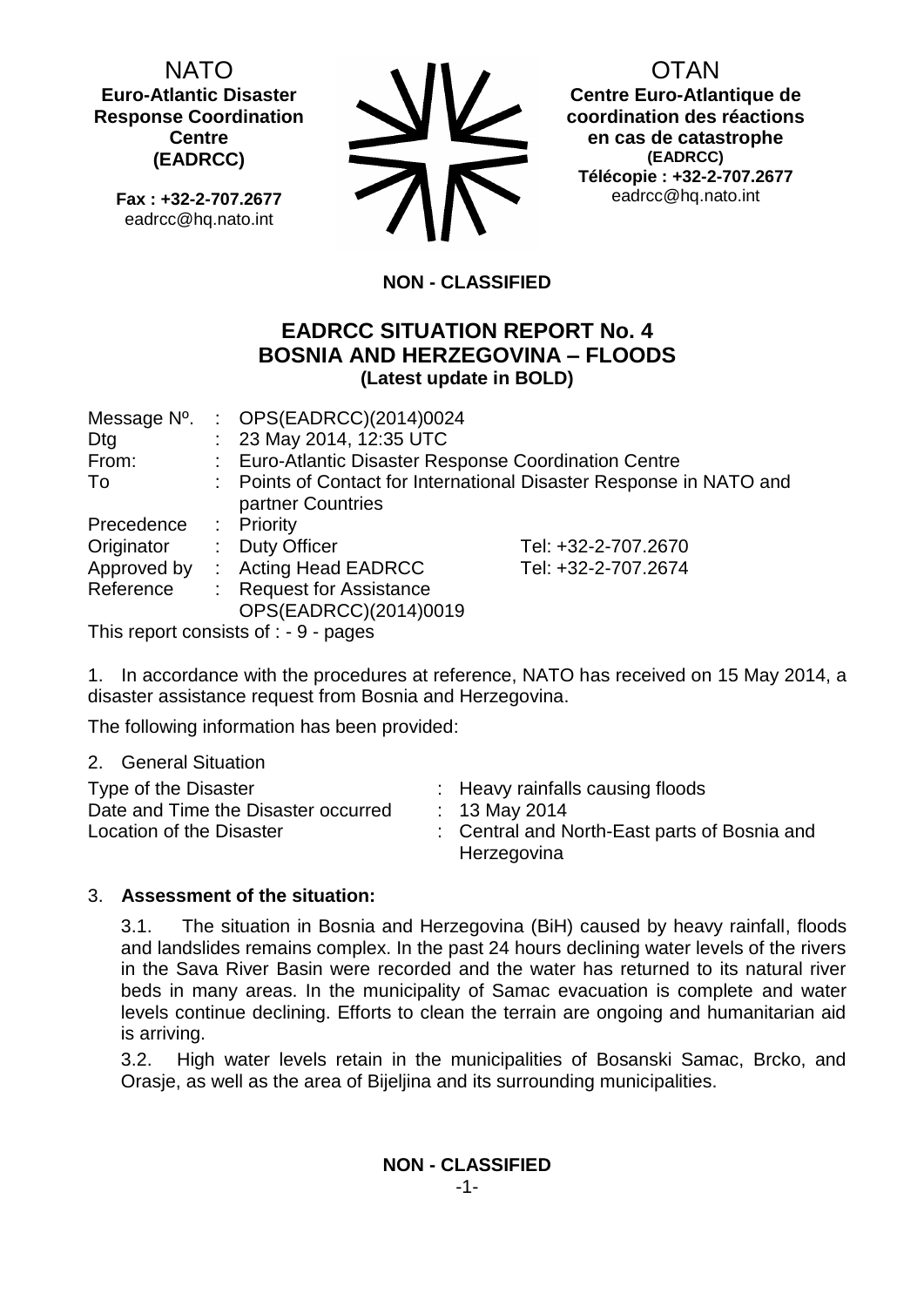

3.3. On 19 May 2014, in Kopanice near Orasje a river embankment broke down threatening all settlements between Orasje and Brcko to be flooded. Actions were ongoing on 20 May 2014 in order to stabilise the situation. Water levels in these areas continue rising.

3.4. **About 2600 landslides** have been reported in the last few days in the municipalities of Banovići, Čelić, Doboj East, Gradačac, Gračanica, Kalesija, Kladanj, Lukavac, Sapna, Srebrenik, Teočak, Tuzla, Živinice, Topcic Polje, Olovo. The greatest danger from landslides exists in the municipalities of Tuzla, Kalesija, and Banovici. **Heavy rainfall over the weekend is expected to trigger more landslide active areas.**

3.5. An increased risk from landmines exists due to the dislodgement of minefields and their markings. **Landslides have moved many mines to populated areas and towns. The situation is becoming critical. Approximately 800km<sup>2</sup> are affected. On 20 May 2014 an explosion occurred in Brcko without any casualties reported. Critical areas lie in Maglaj, Doboj, Zepce, Gracanica, Odzak, Orasje, Samac, Brod, Brcko, Srbas, and Drventa.** Demining teams are engaged in the ongoing evacuation and rehabilitation operations from the consequences of landmines. **Efforts must be made to raise awareness of the risks. The dislodgement of mines is a long-term challenge and could require a logistical operation of up to 3 months.**

3.6. Cases of infectious diseases have been reported in the flooded municipalities of Bosanski Brod, Bijeljina, Odzak, Orasje, Samac, Maglaj, Tuzla, Kakanj, Topcic Polje, Zenica, Gracanica, Tuzla, Sapna, Visoko, Zepce, Olovo, Doboj, Vares, Tesanj and Zavidovici. The contamination of the water supply system poses a potential health threat, and proper strategies for the disposal of debris are needed. On 19 May 2014, the Federal Institute of Public Health warned of a high risk of infectious diseases epidemics in the affected areas. **A health risk for the population returning to the areas where the water levels receded will be also posed by dead animal carcasses that are estimated to be in the 10,000s. There is an urgent need for portable animal carcass incinerators.**

3.7. The damage of infrastructure, houses and roads as well as crops is huge. Many areas remain without access to running water and there is a shortage of bottled water, food, medication, and blankets, **as well as fuel**. The electrical power grid was severely affected in some areas and is slowly being restored. Many areas remain without electricity and recovery may take time due to the absence of the necessary equipment and transformers. It is estimated that around 38,500 households are without electricity. Main roads are becoming increasingly functional, but side roads and over 20 bridges have been destroyed or damaged. The mobile network is not operational. **Many crops have been completely destroyed severely affecting livestock. The region of Posavina with the highest percentage of arable land in the country remains severely affected.**

3.8. One quarter of the country's population has been directly affected by the floods. Evacuees are being housed in hotels and schools. The number of injured has not yet been confirmed.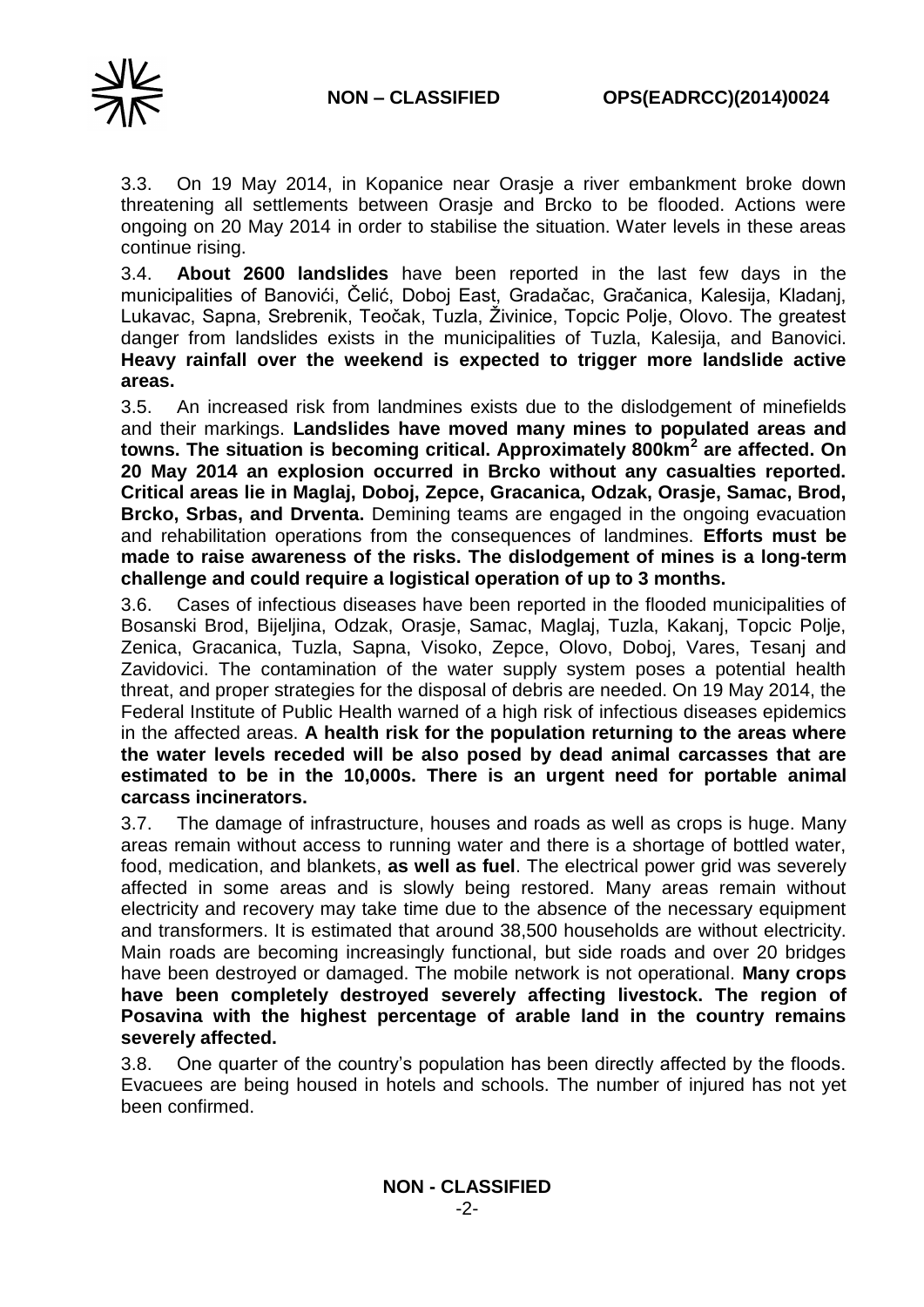

# 3.9. **Rainfall is expected in north-eastern and eastern parts of the country (up to 25l/m<sup>2</sup> ) starting on 23 May 2014 throughout the evening of the 25 May 2014.**

## 4. **National resources available for disaster response and measures taken.**

4.1. All national resources are heavily involved in dealing with the consequences of the disaster and additional resources for the evacuation of endangered people are necessary.

4.2. The BiH Presidency has authorized military support to civil authorities. The AFBiH have deployed five helicopters. The Government of BiH has authorized approximately 100.000 EUR for helicopter fuel.

## 5. **Assistance provided by Allied, partner nations and international organisations:**

5.1. Albania provided assistance to BiH on 17 May 2014 in form of 5 boats and an operational team of 15 persons. For the transportation of their team and the boats they also had 2 minivans and 2 high practicability vehicles. The Albanian team is operating in Kopanice and Vicinovic.

Additionally, the Volunteer Centre of Albanian Civil Emergencies sent six medical personnel to support the operations.

5.2. Referring to the ongoing assistance provided by first responders of Austria under the Union Mechanism in BiH, due to operational reasons members of the Austrian team on site have to be replaced on 21 May 2014. The new team is comprised of 33 persons (Fire Brigade Association of Lower Austria and Austrian Water Rescue Association), 9 vehicles, 7 trailers and **8** motorized boats. They stand ready to conduct rescue operations using boats and up to a limited extent transport/logistic tasks in the area of Orasje.

5.3. Azerbaijan sent humanitarian aid, containing 11 motor boats of various kinds, 260 units of different size tents, 300 sleeping bags, 1500 blankets, 30 power generators, 20 units water pumps, sets of clothes for use in special chemicalbacteriological conditions, cranes and other necessary materials and equipments.

5.4. Belgium offered 1 HCP module and 1 WPS through the EU ERCC mechanism with the following configuration: 3 vehicles with a Kuyken system: 24.000L/min with output pressure of 13 bars and 3 km of hoses (the most versatile configuration); 1 PEZ vehicle with 10.000 liters capacity and with an output pressure of 10 bars (suction limited to 8 meters); 1 alternator pump-crane with a capacity of 24.000 liters with output pressure of 3 bars; 2 container truck with crane; 1 pickup with mud pump of 5000 liters; 3 commando vehicles. Trucks with 27 military personnel equipped with high capacity pumps and water purification material left Belgium – arriving on 21 or 22 May 2014.

5.5. Bulgaria sent tents and blankets.

5.6. Croatia offered 2 helicopters with 15 people, a State Emergency Fire-fighting brigade with 11 firefighters, 3 vehicles carrying pumps, aggregates and rescue equipment, State emergency civilian protection brigade with 8 people, 4 vehicles, 3 tin boats with motors and other equipment, a Public Fire-fighting brigade with 6 people and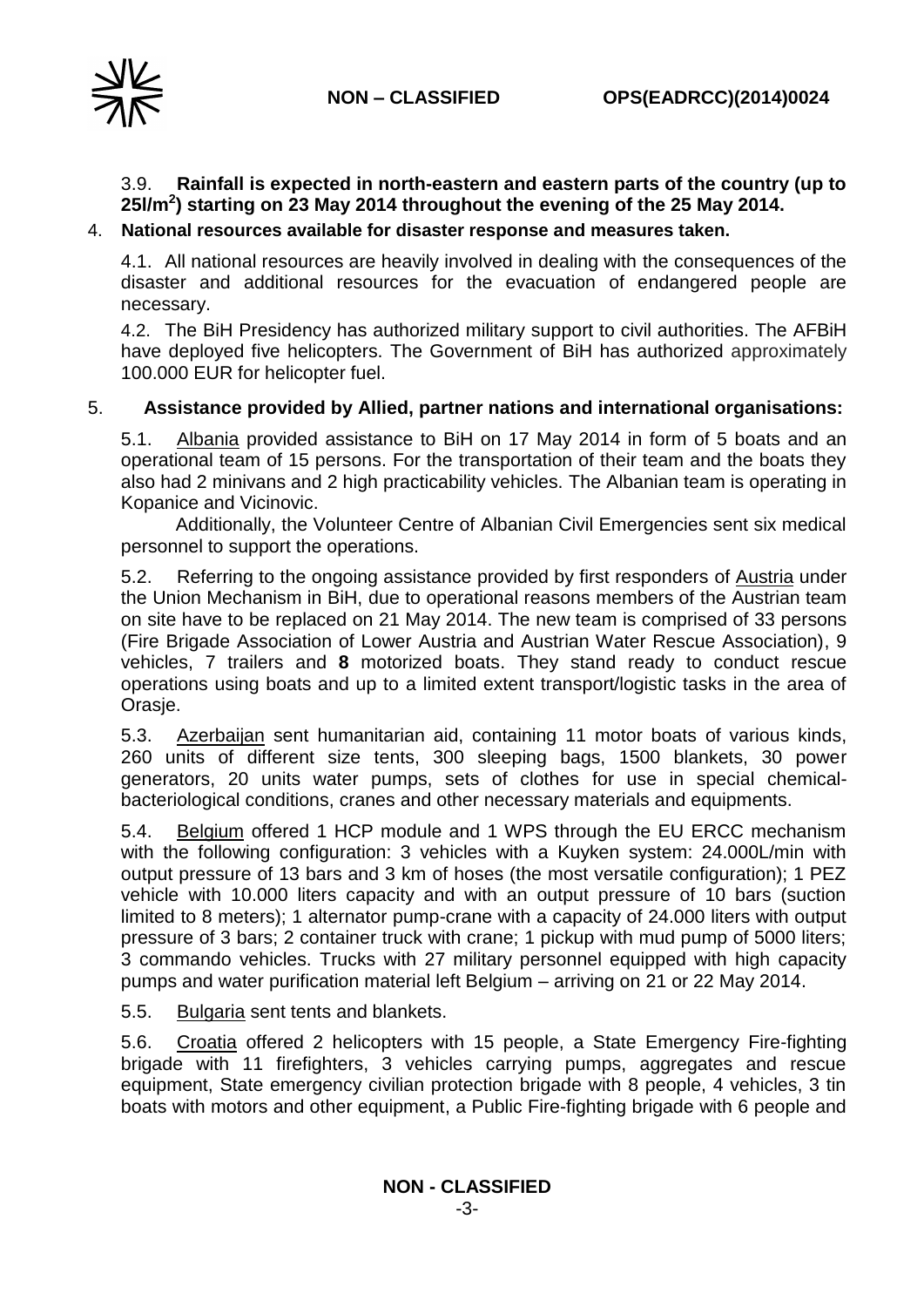

2 vehicles. The Government of Croatia decided to extend their deployment until 21 or 23 May 2014.

5.7. The Czech Republic donated 182,000 EUR for humanitarian aid and offered 1.120 pieces of humanitarian aid kit containing cooking sets, medical kits, sets for preparation of drinking water, hygienic sets, personal safety kits, emergency blankets, and drinking water ready to use. Individual components of the kit are stored in a portable plastic container with a safety lid, which is designed as a measuring container that can be also used for preparation of drinking water.

The Czech Republic provided ground transport by 1 truck. Kits are packed on 7 pallets (160 pcs on each pallet). This offer of assistance was also addressed to the European Commission, Emergency Response Coordination Centre according to the request of assistance by BiH to the EU.

5.8. France sent two firefighters, a doctor and a water purification expert as well as water purification equipment, a mobile ambulance (tent  $54 \, \text{m}^2$ ) and other materials (boots, clothes etc.). They will be present in the affected areas until 26 May 2014. **Additionally, on 21 May 2014, France sent a WASH Unit (4 persons) with**  equipment for water purification (4m<sup>3</sup>/h). The unit will be deployed until 27 May **2014.**

5.9. The former Yugoslav Republic of Macedonia<sup>1</sup> offered a team with 30 members and 6 boats as well as humanitarian aid.

5.10. Germany offered a high capacity pumps module 18 May 2014. Germany has offered two teams from the Agency for Technical Relief (THW), each team having 15 experts. The German Federal Government granted 350,000 EUR - humanitarian aid for BiH and Serbia. This money also covers the deployment of THW teams.

5.11. **Greece has offered to the Government of BiH the sum of 100.000 EUR as an emergency assistance to the relief efforts in the floods stricken area.**

5.12. Hungary offered 100.000 sandbags.

5.13. **Israel has contributed 40.000 USD for purchasing blankets, medications, mattresses, boots, heaters, etc.**

5.14. Italy sent a contribution of 100,000 EUR through the Red Cross for immediate assistance.

5.15. On 17 May 2014, the Government of Japan decided to provide emergency relief goods worth 10 million yen (tents, blankets, sleeping bags, plastic sheets, portable water tanks, water tanks for the field, portable water pacificators, generators and etc.) to BiH through the Japan International Cooperation Agency (JICA). Japan is ready to provide high-tech flood alert monitoring equipment. **Three advanced Water Rescue Support Vehicles will be delivered by the end of the fiscal year 2014.**

5.16. **Kuwait donated 182,000 EUR for humanitarian aid (food and clothes).**

<sup>-</sup> $1$  Turkey recognizes the Republic of Macedonia with its constitutional name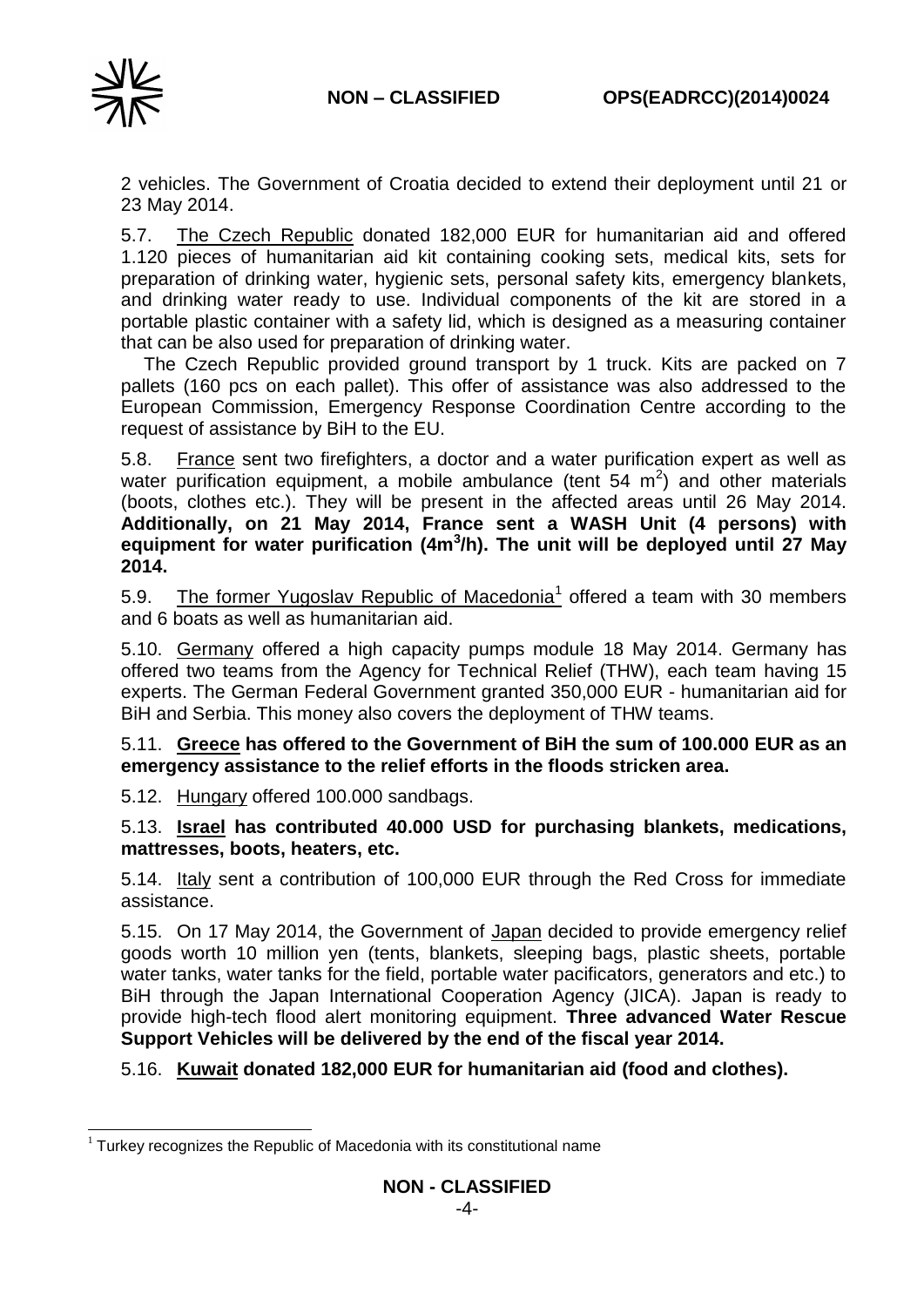

5.17. The high capacity pump module (Joint high capacity pump module BaltFloodCombat) is provided jointly by Estonia / Latvia / Lithuania.

5.18. Luxembourg sent a team with 22 members, 5 boats, vehicles.

5.19. Montenegro sent humanitarian aid - raincoats, boots, blankets, water cans, food, clothes and hygiene for babies, water, food in cans, clothes for adults.

5.20. Netherlands contributed with 50,000 EUR via the Dutch Red Cross.

5.21. Norway donated 5 million Norwegian Krones (615.000 EUR) for the emergency phase (funding for most immediate needs) and 16,5 million Norwegian Krones (2,3 million EUR) for the reconstruction phase (reconstruction of institutions and infrastructure such as schools, hospitals, roads and bridges that have been damaged by the flood).

5.22. **Pakistan sent humanitarian aid, containing tents, ration packs, blankets, clothes, sleeping bags, jackets, jerseys, mats, t-shirts, rain coats, kitchen sets, aqua tablets and food.**

5.23. **Poland provided water pumps, 14 trucks and a team.**

5.24. Romania offered a water purification system and a team.

5.25. Slovakia offered rescue teams and humanitarian aid (pumps, generators, bags, raincoats, rubber boots (50.000 EUR).

5.26. On 16 May 2014, Slovenia provided a rescue unit (12 people) with four boats and two helicopters including crews and equipment necessary for evacuation. **A helicopter will be in BiH until 23 May 2014. Slovenia offered to deploy their Police teams specialized in detection of corps under water with the necessary equipment.**

## 5.27. **Sweden sent two experts in the team of European Union Humanitarian Aid and Civil Protection.**

5.28. The Government of Switzerland offered experts in dealing with water/sanitation and the environment in the flooding crisis. A helicopter from the Swiss KFOR contingent arrived in BiH on 20 May 2014. It is available to EUFOR operations in flooded areas during the next 24 hours.

5.29. Turkey provided assistance through the Turkish battalion of EUFOR. A convoy of 19 vehicles with humanitarian aid (hygienic stuff, clothes, drinking water, boots, whiteware, trunks, water evacuation systems, fire extinguishers, rescuing material, generators, diving equipment, first aid equipment, 2,250 blankets and kitchen-kits for 432 families) is on the way to BiH. **On 21 May 2014, Turkey sent additional humanitarian aid, containing 35.000 cans of food, 1,5 tons of flour, 600 kg liquid oil, baby food, biscuits, 7 tons drinking water, 1,5 tons fuel oil, generators, 300 shovels-axes-rakes, 300 boots and 150 blankets.**

5.30. The United Kingdom offered 4 boats, 2 kayaks and 33 persons.

5.31. The United States offered 15 pumps for pumping water, 257 sleeping bags, 400 bed sheets, 351 folding cots, 391 blankets, 410 sleeting mats, 14 space heater, 244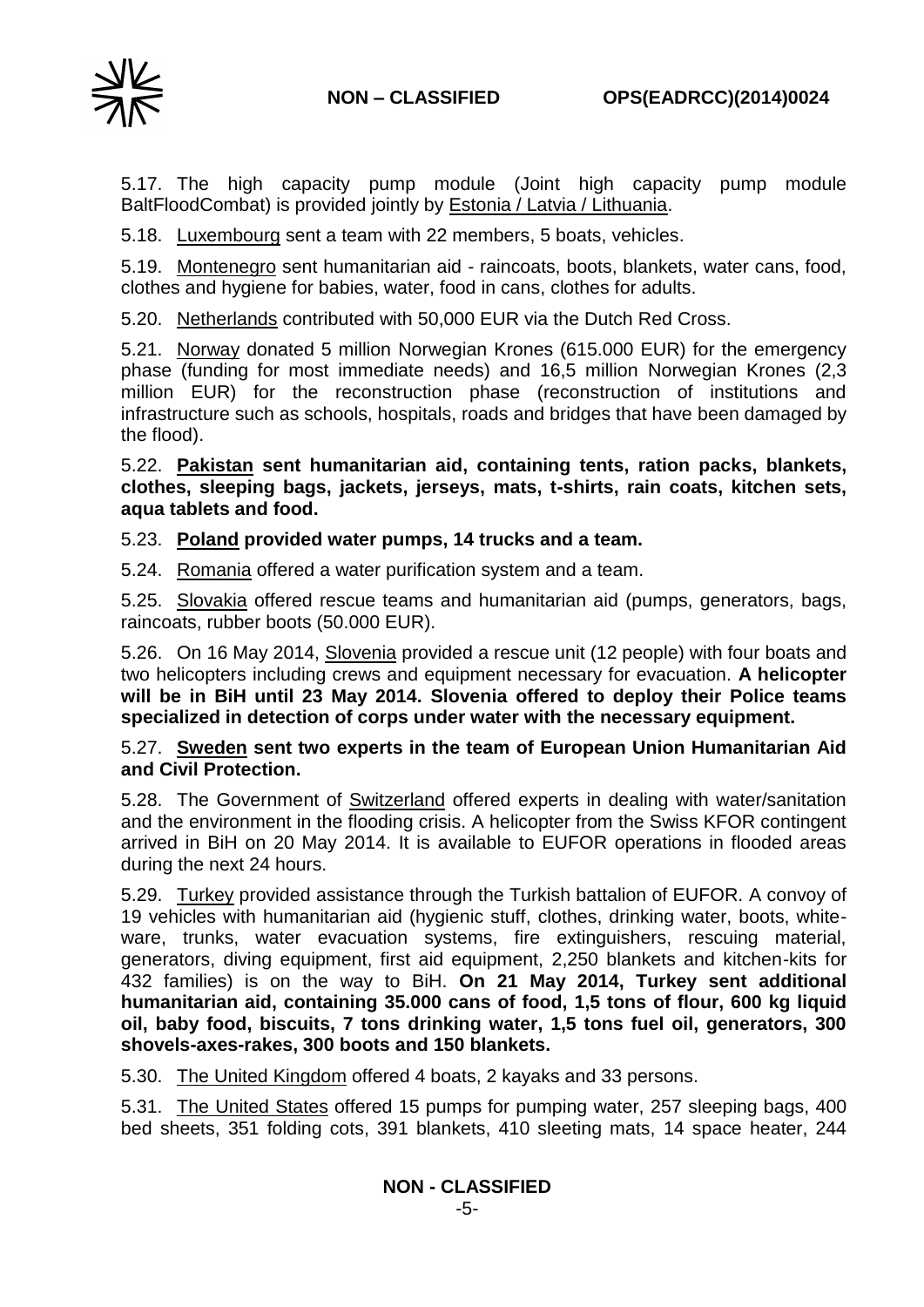

steel water cans, 1 kitchen utencils (box), 432 military mess kits, 3 kitchen equipment sets, 462 plastic water cans, 7 generator sets (5 kW), 239 fuel cans, 755 intrenching tools/shovels, 366 wet weather trousers, 90 men's overshoes/boots**.** On 19 May 2014, US donated 13 motorboats for Bjeljina and Orasje, water rescue modules and teams.

5.32. **The International Fund for Animal Welfare sent two livestock feed experts.**

5.33. **The Organization for Security and Cooperation in Europe (OSCE) loaned two heavy duty generators. The OSCE purchased and delivered water, blankets, work gloves, shovels, heavy duty bags, protection masks, rubber boots, torches, batteries, antiseptic gel and liquid, toothbrushes, toothpastes and disinfecting agents through the Red Cross Society. It is procuring items for children (blankets, underwear, socks, soaps, shampoos, wet wipes, tooth pastes, tooth brushes, towels, toilet paper, disinfection means, mosquito repellants, diapers for older children suffering from cerebral paralyses, diapers for babies).** 

5.34. **On 16 May 2014, the Oxford Committee for Famine Relief (OXFAM) activated donors as well as the Oxfam Confederation to raise some emergency donations. A senior WASH expert from the OXFAM was seconded to BiH. The OXFAM donated 30,000 EUR for disinfection material, sanitary kits, etc.**

5.35. The Red Cross is transporting patients on dialysis, evacuating people, delivering food, blankets, clothes, sponges, pumps, boots and disinfectants to the most affected communities throughout the country.

5.36. Several agencies of the United Nations provided financial support and in-kind assistance to various parts of the country.

5.37. The World Bank approved a 24 million USD credit for the Drina Flood Protection Project to Bosnia and Herzegovina.

5.38. On 16 May 2014, World Vision disseminated 50 emergency packs in the areas of Olovo and Kelasija. Further 100 emergency packs were under preparation on Saturday, 17 May 2014. On 19 May 2014, World Vision distributed the following: 3,513 items of food (bread, canned food, 10 kg of salami, etc), 13.581 liters of liquid (water, mineral water, juices, milk), 100 food and hygienic packages, 100 raincoats, 114 rubber boots, 6 shovels, 8 water pumps, 56 medicines, 860 hygienic items (diapers, toilet paper).

|     | Description                                                       | <b>Effective Date</b> | Quantity |
|-----|-------------------------------------------------------------------|-----------------------|----------|
| 6.1 | Water filter                                                      | ASAP                  | 30.000   |
| 6.2 | Water purification systems (installations, min 20.000 liters/day) | ASAP                  | 20       |
| 6.3 | Mobile kitchen                                                    | <b>ASAP</b>           | 50       |
| 6.4 | Electrik water pump (220 V)                                       | <b>ASAP</b>           | 150      |
| 6.5 | Petrol water pump                                                 | <b>ASAP</b>           | 350      |
| 6.6 | Potable water tanks                                               | <b>ASAP</b>           | 500      |
| 6.7 | Silt pump                                                         | <b>ASAP</b>           | 500      |

6. UPDATED list of requirements for international assistance: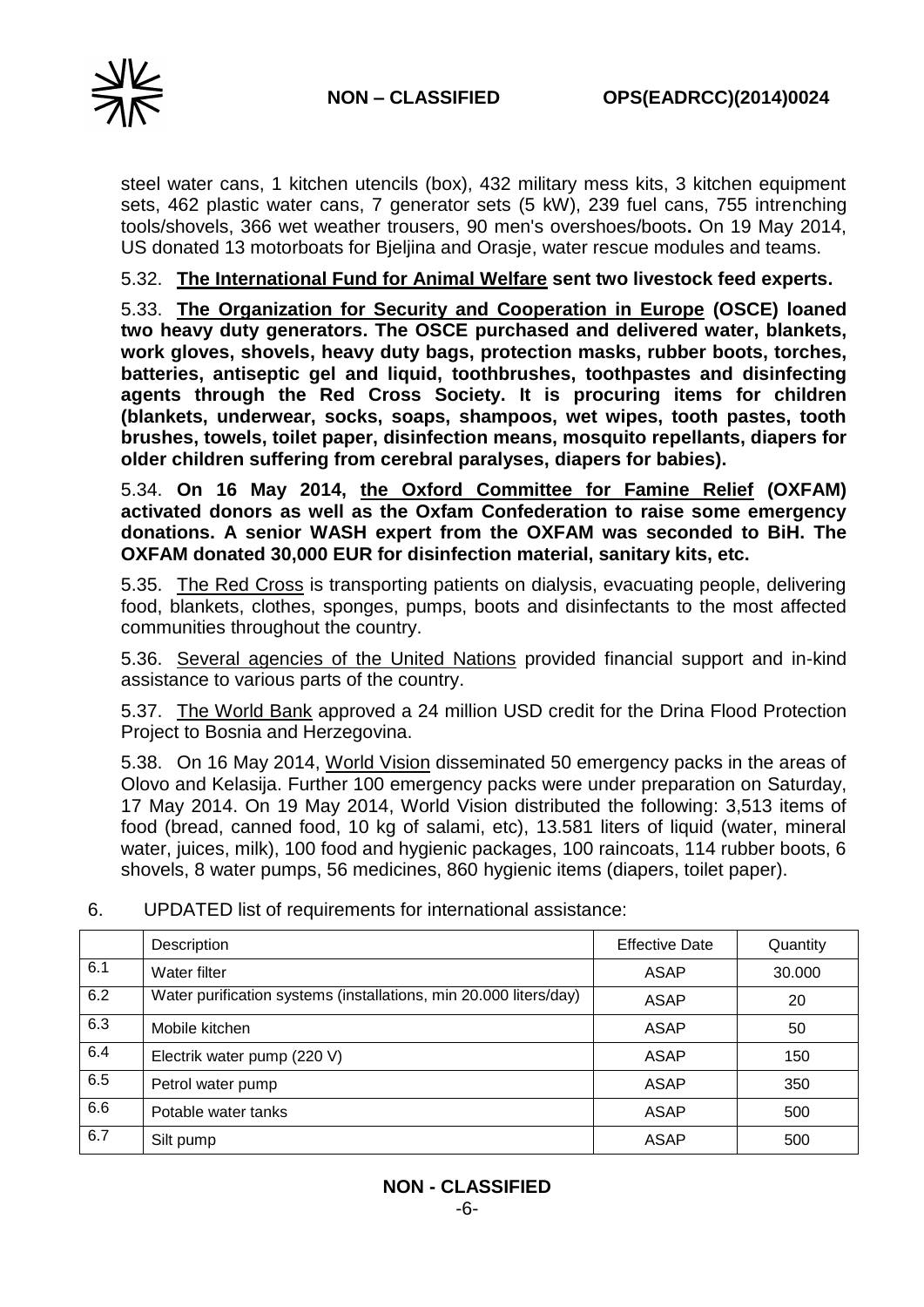

| 6.8  | Garden cart                                                                                                                            | <b>ASAP</b> | 5.000                                    |
|------|----------------------------------------------------------------------------------------------------------------------------------------|-------------|------------------------------------------|
| 6.9  | Pump to the outflow hose                                                                                                               | <b>ASAP</b> | 1000                                     |
| 6.10 | Intake hose to pump                                                                                                                    | <b>ASAP</b> | 500                                      |
| 6.11 | Suction basket for hoses (75 and 110 mm)                                                                                               | <b>ASAP</b> | 500                                      |
| 6.12 | Rechargeable flashlight                                                                                                                | <b>ASAP</b> | 3000                                     |
| 6.13 | Food package                                                                                                                           | <b>ASAP</b> | 1000<br>tons/50.000                      |
| 6.14 | Food cans, which including foods for diabetics and pork<br>(packed separately)                                                         | <b>ASAP</b> | 100.000                                  |
| 6.15 | Food set for baby and kid                                                                                                              | <b>ASAP</b> | 10.000                                   |
| 6.16 | Fodder:<br>concentrate for cows;<br>$\bullet$<br>concentrate for pigs;<br>$\bullet$<br>milled corn;<br>$\bullet$<br>concentrated feed. | <b>ASAP</b> | 35 tons<br>20 tons<br>25 tons<br>20 tons |
| 6.17 | Various medicaments (pharmaceutical drugs, antibiotics)                                                                                | <b>ASAP</b> |                                          |
| 6.18 | Potable water                                                                                                                          | <b>ASAP</b> | 500.000L                                 |
| 6.19 | Dehumidifier                                                                                                                           | <b>ASAP</b> | 10.000                                   |
| 6.20 | Power generator (small and medium power)                                                                                               | <b>ASAP</b> | 300                                      |
| 6.21 | Blanket, sheet                                                                                                                         | <b>ASAP</b> | 50.000                                   |
| 6.22 | <b>Boots</b><br>rubber boots;<br>fishing boots (type overalls)<br>other footwear;<br>$\bullet$<br>miner's boots.                       | <b>ASAP</b> | 2.000<br>2.000<br>20.000<br>1.000        |
| 6.23 | Life jacket                                                                                                                            | <b>ASAP</b> | 1000                                     |
| 6.24 | Raincoat                                                                                                                               | <b>ASAP</b> | 3.500                                    |
| 6.25 | Tent (family-size)                                                                                                                     | <b>ASAP</b> | 1000                                     |
| 6.26 | Personal hygienic items                                                                                                                | <b>ASAP</b> | 10.000                                   |
| 6.27 | Disinfectants                                                                                                                          | <b>ASAP</b> | 50.000                                   |
| 6.28 | Spray pump for disinfectants                                                                                                           | <b>ASAP</b> | 50.000                                   |
| 6.29 | Sponge mattress                                                                                                                        | <b>ASAP</b> | 50.000                                   |
| 6.30 | Tools (shovels, brooms, rakes, pitchforks)                                                                                             | <b>ASAP</b> | 5.000                                    |
| 6.31 | Solar chargers                                                                                                                         | <b>ASAP</b> | 1000                                     |
| 6.32 | Outboard engine for boats (various power)                                                                                              | <b>ASAP</b> | 100                                      |
| 6.33 | Boats:<br>various size<br>aluminium                                                                                                    | <b>ASAP</b> | 100<br>30                                |
| 6.34 | Emergency health kit                                                                                                                   | <b>ASAP</b> | 50.000                                   |
| 6.35 | Stretcher for the wounded (aluminium)                                                                                                  | <b>ASAP</b> | 200                                      |

# **NON - CLASSIFIED**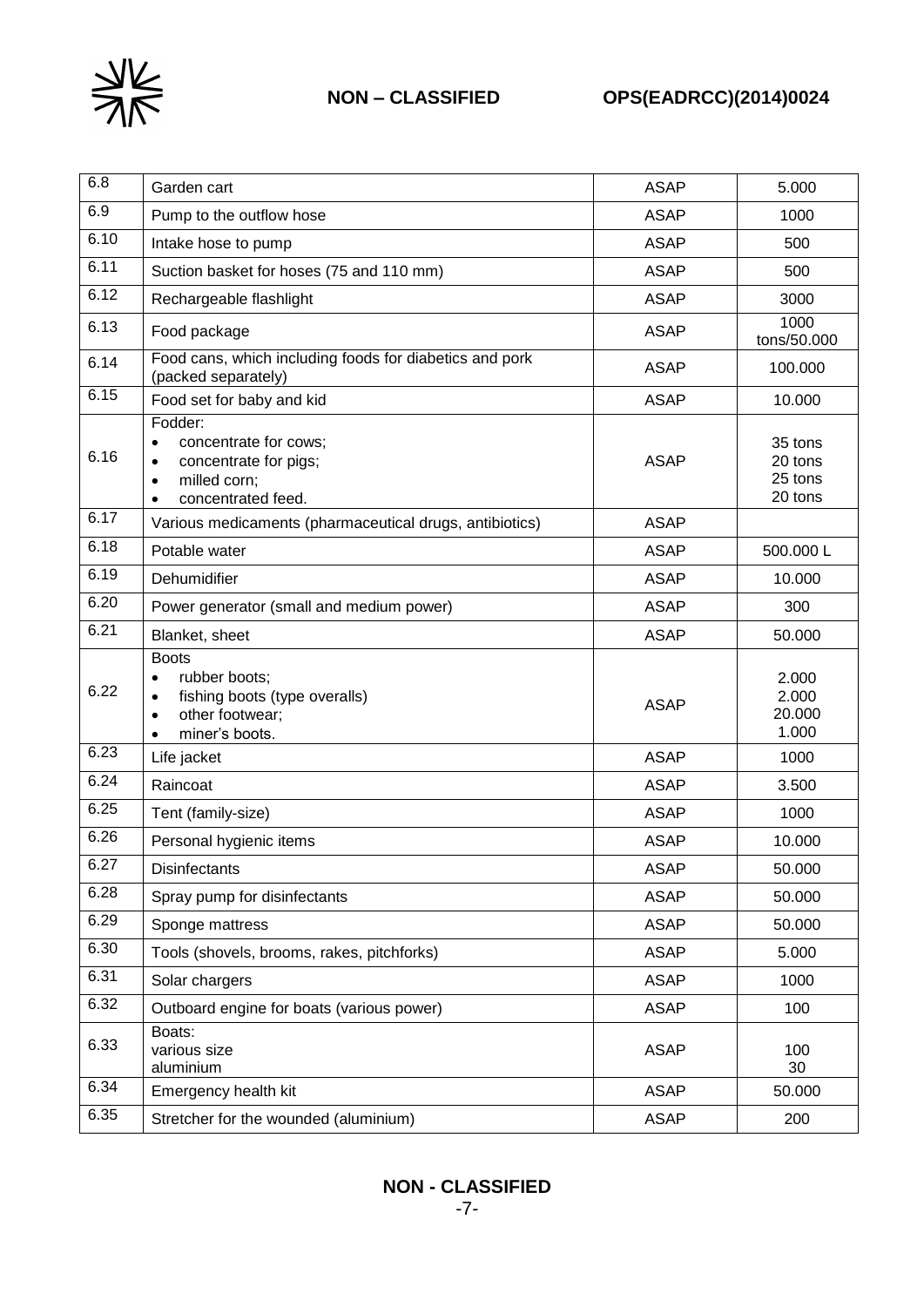

# **NON – CLASSIFIED OPS(EADRCC)(2014)0024**

| 6.36 | Candles                                                                                                      | <b>ASAP</b> | 35.000       |
|------|--------------------------------------------------------------------------------------------------------------|-------------|--------------|
| 6.37 | Canister for water (15-20 L)                                                                                 | <b>ASAP</b> | 15.000       |
| 6.38 | Canister for fuel (20 L, metal)                                                                              | <b>ASAP</b> | 1000         |
| 6.39 | Alpinist rope (thickness 8-10 mm, length max. 60-100 m)                                                      | <b>ASAP</b> | 300          |
| 6.40 | Substances and means for disinfecting water and wells                                                        | <b>ASAP</b> | 5.000        |
| 6.41 | Heaters (home use)                                                                                           | <b>ASAP</b> | 1000         |
| 6.42 | Diapers (for children, adults)                                                                               | <b>ASAP</b> | 5.000        |
| 6.43 | Incinerators for dead animals (bigger than 3 tons)                                                           | <b>ASAP</b> | 10           |
| 6.44 | Rescue equipment in the water and under                                                                      | <b>ASAP</b> | 100 packs    |
| 6.45 | Equipment for rescue from the ruins                                                                          | <b>ASAP</b> | 20 packs     |
| 6.46 | Thermal imaging cameras                                                                                      | <b>ASAP</b> | 2            |
| 6.47 | Underwater camera                                                                                            | <b>ASAP</b> | 5            |
| 6.48 | Sonars                                                                                                       | <b>ASAP</b> | 10           |
| 6.49 | Machines and vehicles in rough terrain                                                                       | <b>ASAP</b> | 10           |
| 6.50 | Machines for site remediation / cleaning                                                                     | <b>ASAP</b> | 30           |
| 6.51 | Mobile SUVs                                                                                                  | <b>ASAP</b> | 20           |
| 6.52 | Means of communication (satellite phones)                                                                    | <b>ASAP</b> | 5            |
| 6.53 | Rescue ring                                                                                                  | <b>ASAP</b> | 100          |
| 6.54 | <b>Water barriers</b>                                                                                        | <b>ASAP</b> | <b>50 KM</b> |
| 6.55 | HF transceiver suitable for use in emergency situations (with<br>additional equipment and multiband antenna) | <b>ASAP</b> | 50           |
| 6.56 | VHF / UHF handheld radio                                                                                     | <b>ASAP</b> | 200          |
| 6.57 | Repeater VHF or UHF band scope Hamradio with duplexer<br>and antenna                                         | <b>ASAP</b> | 3            |
| 6.58 | Masks and gloves                                                                                             | <b>ASAP</b> | 7.000        |

7. Points of Entry to be determined on bilateral basis.

# 8. **The Operational Points of Contact in BiH can be reached in the following ways:**

| Name:            | <b>Mrs. Mirnesa SOFTIC</b><br>Mr. Zeljko DUGONJIC |
|------------------|---------------------------------------------------|
| Organisation:    | Ministry of Security of Bosnia and Herzegovina    |
| Telephone:       | +387 33 492 778 / +387 33 492 785                 |
| Mobile phone:    | +387 61 294 030                                   |
| Fax:             | +387 33 555 715                                   |
| e-mail:          | ocbh112@msb.gov.ba                                |
| Operating hours: | 24/7                                              |

# 9. **Response co-ordination.**